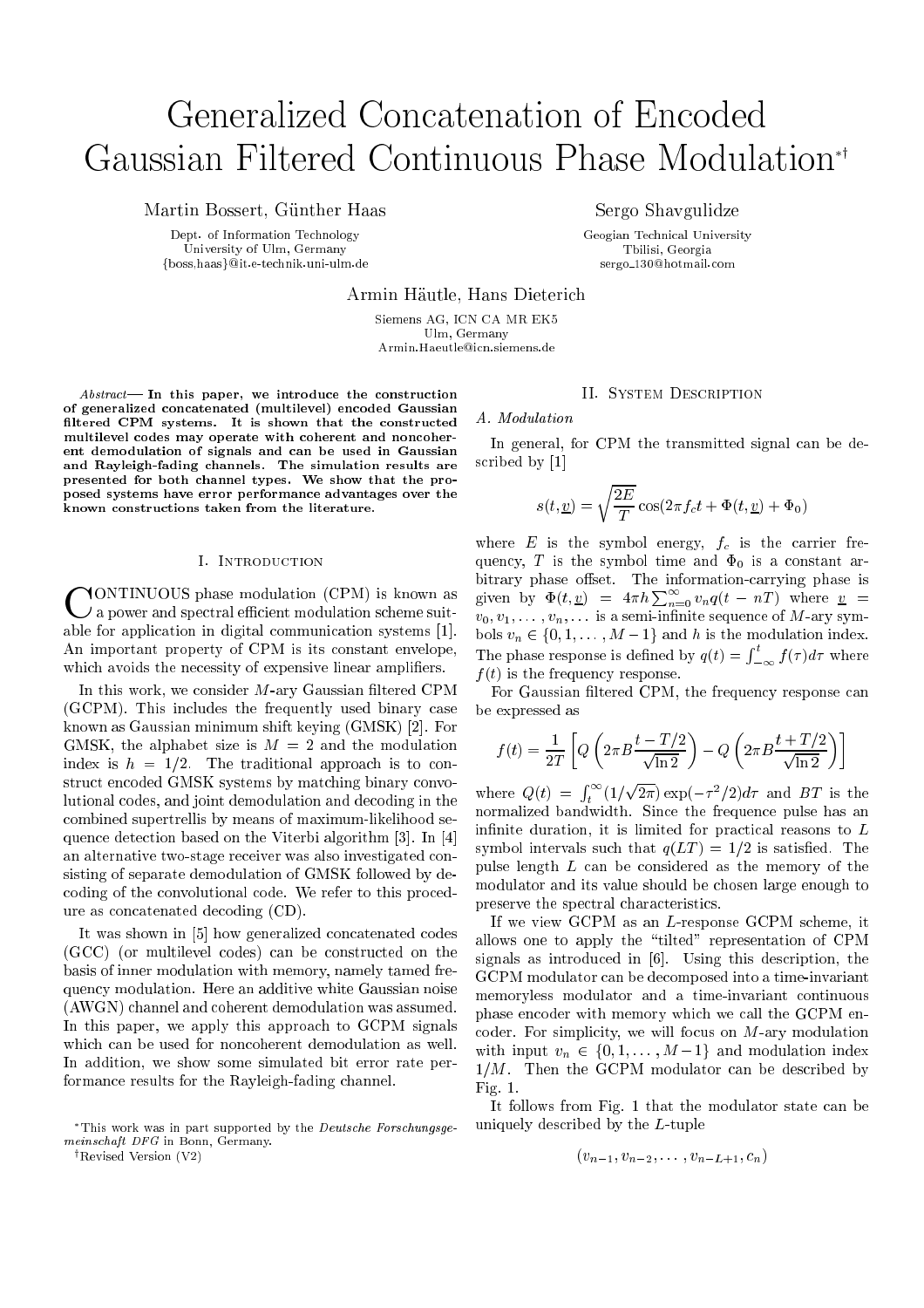

Fig. 1. Decomposition model of the L-response GCPM modulator.

where  $c_n = \sum_{i=0}^{n-L} v_i \pmod{M}$ . Therefore, M-ary GCPM with  $h = 1/M$  can be represented by means of a trellis  $q$ iagram which contains  $M^-$  nodes (states) on each tier and each node consists of <sup>M</sup> incoming and <sup>M</sup> outgoing branches.

It can be seen from Fig. 1 that the conventional GCPM encoder model results in an encoder with feedback. If the  $M$ -ary input symbols of the GCPM modulator are differentially encoded by a conventional precoder with transfer function  $T(D) = 1 - D$  (subtraction is carried out modulo M), an equivalent feedback-free GCPM modulator with the same number of states is obtained. For details see [6].

## B. Partitioning Principle

For the construction of GCC, a partitioning method is needed which partitions the inner system (code or modulation) into nested subsystems with improved characteristics, e.g. Euclidean distance. In order to construct GCC based on inner modulation with memory, i.e. GCPM, we apply the partitioning using a scrambler as presented in [5] and [?].

Consider the trellis diagram of GCPM where each path in the trellis corresponds to a transmitted GCPM signal. In order to obtain a subsystem of GCPM signals, a path puncturing method can be considered where paths are periodically deleted. The reduced set of trellis paths gives the subsystem. The idea is to puncture the paths having a small free Euclidean distance. Unfortunately, using the input sequence directly for puncturing does not always improve the partitioning in terms of distances. A scrambler is used to change the information to code sequence mapping which allows to carry out the efficient path puncturing procedure. Therefore, the cascade of a scrambler and the original GCPM encoder is considered that results in an equivalent GCPM encoder.

A systematic computer search was performed to find for GCPM the best scrambler matrices  $C_m$  for  $m = 2, 3, 4$  partitioning levels. The results are listed in Tables I and II where  $\sigma^{-1}$ , is the normalized (by  $2E_b$  and  $E_b$  denotes the energy per bit) squared free Euclidean distance in the GCPM (sub)system step  $j, j = 1, 2, \ldots, m$ .

We used the sign in order to differentiate between two possible scrambler matrices with the same number of partitioning levels.

## C. Generalized Concatenated GCPM Scheme

Now we are able to construct a generalized concatenated code using the partitioning of the inner code (GCPM).

TABLE I Scrambler Matrices for GMSK

|              | Scrambler      | $\jmath$       | $\delta^{2,(j)}$ |            |
|--------------|----------------|----------------|------------------|------------|
| $C_m$        |                |                | $BT = 0.25$      | $BT = 0.3$ |
| $C_2$        | $\overline{0}$ |                | 1.75             | 1.82       |
|              | 1<br>$1+D$     | $\overline{2}$ | 6.00             | 6.00       |
| $C_2^\prime$ |                | 1              | 1.75             | 1.82       |
|              | $1+D$<br>D     | $\overline{2}$ | 4.00             | 4.00       |
| $C_3$        | $\Omega$       |                | 1.75             | 1.82       |
|              | 0              | $\overline{2}$ | 3.19             | 3.42       |
|              | D<br>$1+D$     | 3              | 8.00             | 8.00       |
|              | $\Omega$<br>0  |                | 1.75             | 1.82       |
| $C_4$        | 0<br>0         | $\overline{2}$ | 1.75             | 1.82       |
|              | 0              | 3              | 6.00             | 6.00       |
|              | $1+D$<br>D     | 4              | 9.13             | 9.39       |

TABLE II SCRAMBLER MATRICES FOR QUATERNARY GCPM  $(BT = 0.3)$  with  $h = 1/4$ 

| $\scriptstyle{C_{m}}$ | Scrambler                                                      |   |      |
|-----------------------|----------------------------------------------------------------|---|------|
| $C_2$                 |                                                                |   | 1.09 |
|                       | $D_1 + D^2$ .                                                  |   |      |
|                       | $1 + \overline{D^2}$<br>$1 + D$ $1 + D$                        |   | 1.09 |
| $C_4$                 | $1+D$<br>$1+D$                                                 |   | l 20 |
|                       | $D+D^2$<br>$1 + D + D^2$<br>$\boldsymbol{D}$<br>$\overline{D}$ | 3 | 3.63 |
|                       | $D \quad 1 + D + D^2$<br>$1+D$                                 |   | 9.68 |

Since each of the  $m$  subsystems of signals may have different distance characteristics, we can use <sup>m</sup> outer convolutional codes with error-correcting capabilities adapted to the corresponding inner subsystems. Below we briefly describe the procedures of encoding and decoding which are similar to the TFM case [5].

The binary information sequence is divided into m subsequences which are separately encoded by  $m$  independent convolutional encoders. Then the outputs of all encoders are either first interleaved or used directly as the scrambler input sequences. The  $m$  binary output sequences of the scrambler are serialized (then mapped onto an M-ary sequence, if  $M > 2$ , and the resulting sequence is fed into the precoded GCPM modulator. As a result of encoding and modulation, we obtain the sequence of a generalized concatenated code with inner nested GCPM signals and outer convolutional codes. As the jth outer convolutional code,  $j = 1, 2, \ldots, m$ , we use binary codes with parameters  $(n_j, k_j, d^{\vee j}_f)$  and constraint length  $\nu_j$  where  $d^{\vee j}_f$  denotes  $\cdot$ the free Hamming distance. The overall code rate of GCC  $R = (1/m) \sum_{i=1}^{m} R_i$ , with  $R_j = k_j / n_j$ .

The generalized concatenated decoding (GCD) algorithm of GCC consists of  $m$  steps. Each step contains inner-stage demodulation of signals and outer-stage decoding of the convolutional codes. In the first step, the received signal is demodulated on the basis of the original GCPM trellis diagram. This procedure can be carried out by the symbol by symbol maximum a posteriori probability (MAP) algorithm [7] or the less complex soft-output Viterbi algorithm (SOVA) [8], which can be easily applied to CPM trellis diagrams. This results in soft-output, which is used as soft-input information for the decoder of the first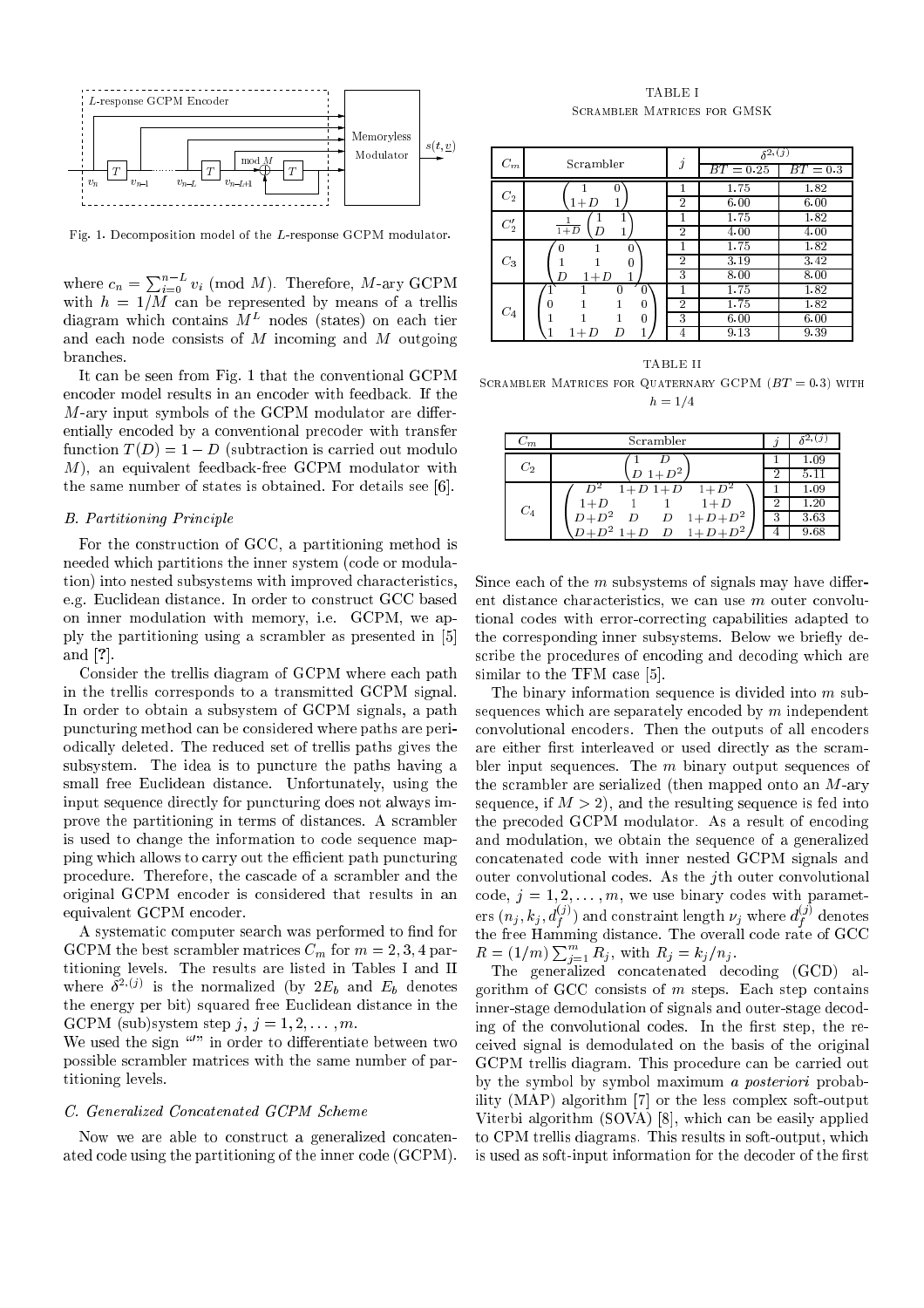outer convolutional code. Then, the first outer convolutional code is decoded by means of Viterbi algorithm [3]. As a result of the decoding, we obtain the information sequence which was encoded by the first outer encoder. The decoded (and deinterleaved) sequence uniquely defines the subtrellis that can be used in the second step of the algorithm. Consequently, we can demodulate the received signal again, but now according to the nested subtrellis. The result of this demodulation is used as input for the second outer convolutional code and so on. In general, the received signal is demodulated at the jth step based on the jth nested GCPM subtrellis. Based on this decoding result, the subtrellis is constructed for the  $(j + 1)$ th step.

The GCD algorithm can be applied both with coherent and noncoherent demodulation at the inner stage. First let us focus our attention on GMSK signals and transmission over an AWGN channel. So far only coherent demodulation of GMSK signals has been considered. In the following, we investigate the noncoherent case. Assume the signal  $s(t, v)$ is transmitted, and the signal

$$
r(t) = s(t, \underline{v}) + n(t)
$$

is received where  $n(t)$  is the noise.

In [9], the Viterbi algorithm was used for noncoherent demodulation of CPM signals which includes GMSK. However, this approach is limited to hard-output decisions. For performance reasons, the soft ouput Viterbi algorithm (SOVA), originally introduced by Hagenauer and Hoeher [8], was proposed for noncoherent demodulation of GMSK signals [10]. In [11], a simplied receiver is described for differential binary phase shift keying which allows differential detection. In the following we apply the same rule to GMSK using the scrambler  $C_2$  given in Table I which allows differential detection for coherent and noncoherent demodulation. The resulting modulator can be considered as the cascade of a recursive scrambler, described by the matrix

$$
\frac{1}{1+D} \begin{pmatrix} 1 & 1 \\ D & 1 \end{pmatrix}
$$

;

and a precoded (non-recursive) GMSK encoder with transfer function

$$
(D, D^2, \ldots, D^L) \quad .
$$

Since we use a simplified receiver for GMSK which allows differential detection, we inherently assume  $L = 1$  at the receiver stage. Hence, the inner scrambled and precoded GMSK encoder can be described by the matrix1

$$
\frac{1}{1+D} \begin{pmatrix} D & 1 \\ D & D \end{pmatrix}
$$

Thus, the inner modulation results simply in a nonprecoding GMSK modulator.

1Corrected after publication in Conference Record 3rd ITG Conference, Source and Channel Coding, ITG Fachbericht 159, pages 133{137, Munich, Germany, January 2000. There accidentally the wrong matrix  $\frac{1}{1+D}$  $(11)$ - - $\sim$ was given by the control of the control of the control of the control of the control of the control of the control of the control of the control of the control of the control of the control of the control of the control of

Now consider the encoding and decoding schemes for this particular case (Fig. 2). We denote  $\underline{y}^{(1)}$  and  $\underline{y}^{(2)}$  as the binary information sequences and  $z^{<\gamma}$  and  $z^{<\gamma}$  as the encoded sequences for the first and second outer encoders, respectively. The encoded sequences are serialized and directly used as the input sequence  $\underline{v}$  of the GMSK modulator.



Fig. 2. Generalized concatenated encoder (a) and decoder (b) for  $m-2$ 

In the first demodulation step, i.e.  $j = 1$ , we derive the soft-output information for the encoded binary sequence  $\underline{z}^{(1)}=(z_0^{\times},z_1^{\times},\dots,z_n^{\times},\dots)$  of the first outer code from

$$
\lambda (z_n^{(1)}) = \text{Re} (y_{2n-1} y_{2n-2}^*) \qquad (1)
$$

where  $y_n$  denotes the derotated sample at time  $t = nT$  obtained from the received sample  $r_n$  by  $y_n = r_n \exp(j\pi/2)$ , and \ " is the complex conjugate operator. The soft output sequence  $A(z \wedge z)$  is delivered to the first outer decoder. As a result of decoding, we get the first information sequence  $y^{\gamma - \gamma}$  and its corresponding code sequence  $\underline{z}^{\scriptscriptstyle (+)} = (z_0^{\scriptscriptstyle (-)}, z_1^{\scriptscriptstyle (-)}, \ldots, z_n^{\scriptscriptstyle (-)}, \ldots)$  for notation purposes, we set  $z_n^{\scriptscriptstyle \vee\vee} = 0 \rightarrow +1$  and  $z_n^{\scriptscriptstyle \vee\vee} = 1 \rightarrow -1$ .

In the second demodulation step, we use the sequence  $z^{\leftarrow}$  and derive the soft-output information for the encoded binary sequence  $\underline{z}^{(z)} = (z_0^{(z)}, z_1^{(z)}, \ldots, z_n^{(z)}, \ldots)$  of the second outer code from

$$
\lambda (z_n^{(2)}) = \text{Re} \left( y'_{2n} y'_{2n-1} \right) \tag{2}
$$

Here  $y'_{2n} = (y_{2n} + z_{n+1}^{\prime\prime}y_{2n+1})/2$  and  $y'_{2n-1} = (y_{2n-1} + z_{n+1}^{\prime\prime})/2$  $\langle z_n \rangle / y_{2n-2}$  are normalized variables taking into account the results of the first outer decoding.

This soft-output information is used as a soft-input for the second outer Viterbi decoder that yields the second information sequence  $y_{\uparrow}$  .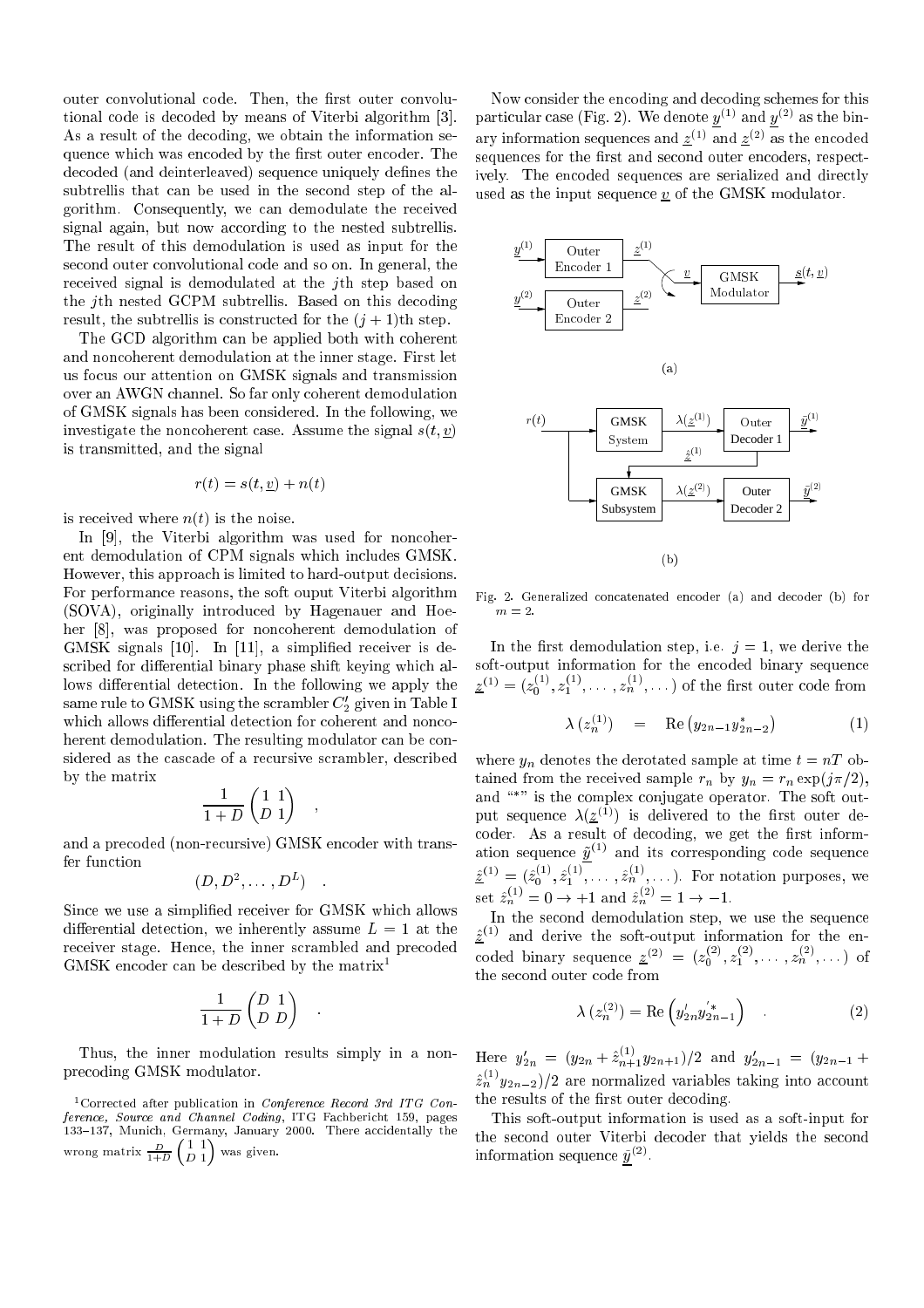## III. Simulation Results

In this section, we present the simulated bit error rates (BER) of concatenated and generalized concatenated GCPM based on known binary convolutional codes. We chose a block interleaver with depth of 10 rows which was sufficient to avoid the dependence of errors in the consecutive symbols of each outer code.

First, consider transmission over an AWGN channel and coherent demodulation of GCPM signals. In order to preserve the spectral characteristics, we consider the GCPM transmitter as a 4-response CPM scheme. However, for complexity reasons, the GCPM (sub)systems are demodulated on the basis of  $M$ -state trellis diagrams, i.e. the case when  $L = 2$ . In the following constructions, we used outer binary convolutional codes which have the same state complexity W as the modulation system, i.e.  $W = 4$  states for GMSK and  $W = 16$  states for quaternary GCPM. The code parameters were taken from [12] and [13].

In Fig. 3, we show the simulation results of rate  $R = 2/3$ and  $R = 1/2$  encoded GMSK based on the scrambler matrices  $C_2$  and  $C_3$  which are given in Table I. We have chosen the outer code parameters  $(n_j, k_j, d_f^{(j)})$  as follows. For  $R = 2/3 - C_2$ : first code (3,1,8), second step uncoded;  $C_3$ : first code  $(3,1,8)$ , second punctured code  $(3,2,3)$ , third step uncoded. For  $R = 1/2 - C_2$ : first code  $(5,1,13)$ , second punctured code  $(5,4,2)$ ;  $C_3$ : first code  $(6,1,16)$ , second punctured code  $(9,4,6)$ , third punctured code (9,8,2). All convolutional codes have the same constraint length  $\nu = 2$ .



Fig. 3. Rate  $R = 1/2$  and  $R = 2/3$  encoded GMSK with  $BT = 0.3$ ; coherent demodulation;  $W = 4$ .

In Fig. 4, we show the BER performance of rate  $R = 2/3$ and  $1/2$  encoded quaternary GCPM based on the scrambler matrix named  $C_2$  in Table II, and uncoded GMSK and quaternary GCPM. The rate-2/3 GCC is constructed based on a single  $(3, 1, 12)$  convolutional code. The second step remains uncoded. The rate- $1/2$  GCC is constructed based on first code  $(14, 1, 56)$  and second punctured code  $(14, 13, 2)$ .

All convolutional codes have the same constraint length  $\nu = 4$ . It can be seen from Fig. 4 that having the same transmission rate  $(1 \text{ bit per symbol})$  the rate- $1/2$  encoded GCPM scheme achieves a gain of approximately 4 dB at a BER of 105 compared to uncoded GMSK.



Fig. 4. Rate  $R = 1/2$  and  $R = 2/3$  encoded GCPM with  $BT = 0.3$ ; coherent demodulation;  $W = 16$ .

The AWGN channel is the channel model most commonly assumed for the performance evaluation of encoded modulation schemes. However, for many systems, such as mobile radio or satellite communication, data is transmitted over a fading channel. In general, optimal codes for the AWGN channel are not always the optimal for fading channels, and vice versa. However, the characteristics of some channels may vary between the features of an AWGN channel and those of a fading channel. It is therefore advantageous to design codes which perform well in both environments. We note that our GCC constructions can be used both on Gaussian and fully interleaved frequency nonselective slowly fading channels. In such a model the fading amplitude is assumed to be Rician distributed and constant for one symbol interval. The Rice factor  $\xi$  denotes the ratio of the signal energy of a dominant path to the energy of the diffuse paths. For  $\xi = 0$  we have Rayleigh fading, and for  $\xi \to \infty$  the fading channel reduces to the nonfading Gaussian channel.

In order to compare two approaches, the one given in [4] and the second described here, we present in Fig. 5 simulation results in the AWGN and fully interleaved Rayleighfading channel for concatenated code (CC) and GCC ( $m =$ 2) based on inner GMSK and outer binary convolutional codes. Our model assumed CD and GCD algorithm respectively with inner noncoherent demodulation. For CC construction, we used the convolutional code  $(2, 1, 5)$ . For GCC we have chosen the code  $(4, 1, 10)$  as the first code, and the punctured code  $(4, 3, 3)$  as the second code. Thus, as in the CC case, the GCC has overall code rate  $1/2$ . Furthermore, all convolutional codes have the same constraint length  $\nu = 2$ .